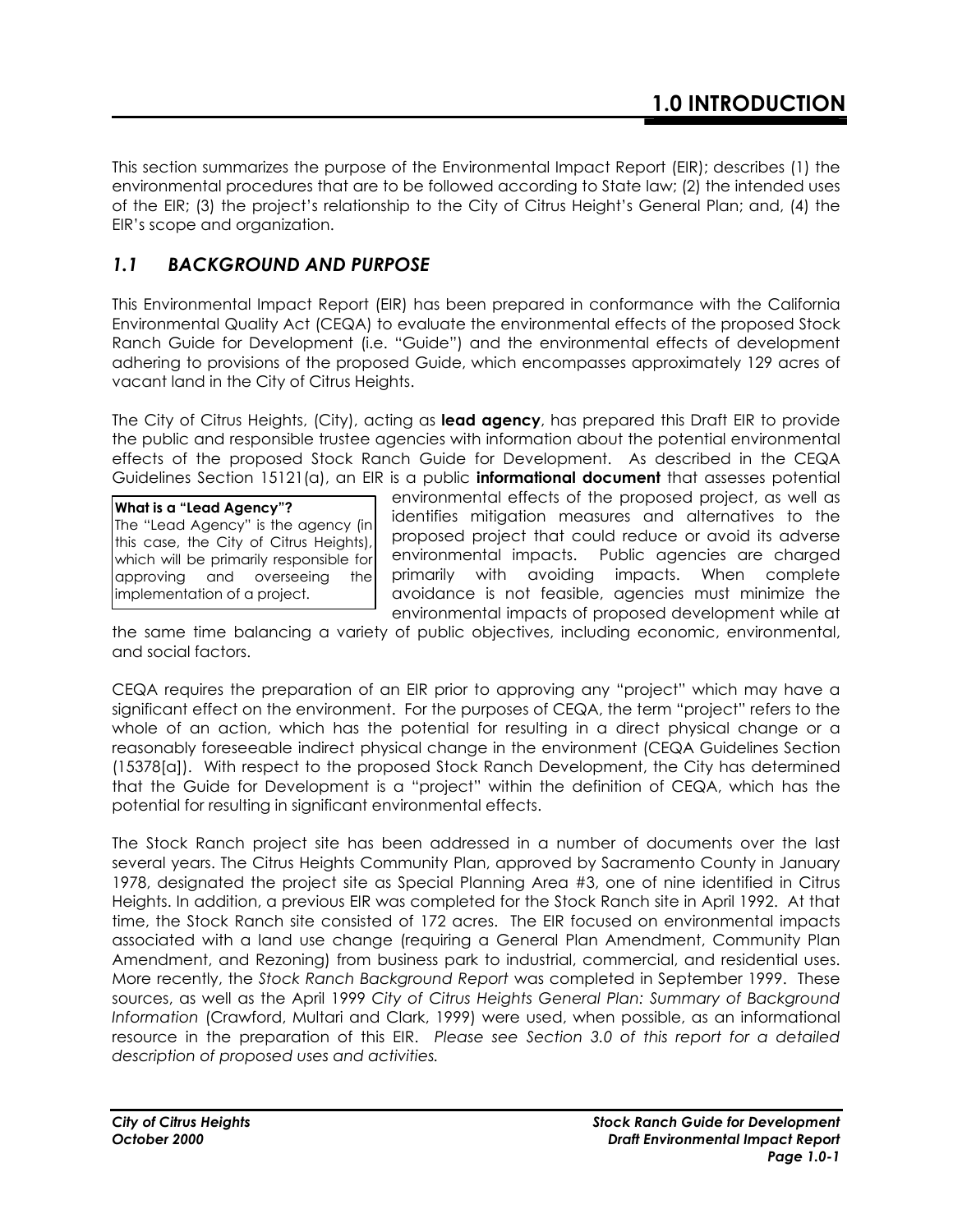# *1.2 TYPE OF DOCUMENT*

The CEQA Guidelines identify several types of EIRs, each applicable to different project circumstances. This EIR has been prepared as a **Program EIR** pursuant to CEQA Guidelines Section 15168. This type of analysis focuses primarily on the changes in the environment that would occur as a result of a series of actions that can be characterized as one large project, related either: (1) geographically, (2) as logical parts in the chain of contemplated actions, (3) in connection with issuance of rules, regulations, plans, or other general criteria to govern the conduct of a continuing program, or (4) as individual activities carried out under the authorizing statutory or regulatory authority and having similar environmental effects which can be mitigated in similar ways.

The purpose of a program-level EIR (CEQA Guidelines Section 15168) is to allow environmental review of a project at its earliest possible stage (CEQA Guidelines Section 15004). Therefore, the EIR can only identify and mitigate those impacts associated with and reasonably anticipated in association with the proposed project.

While the Stock Ranch Guide for Development provides a land use concept, further refinement of project details will occur as specific development proposals within the Stock Ranch Guide for Development area are submitted. The City of Citrus Heights Community Development Department will examine these specific projects. If the project complies with the Guide for Development's regulations and guidelines, no further environmental review (beyond this EIR) will be prepared.

Subsequent development projects anticipated include, but are not limited to, tentative subdivision maps for residential areas, development projects for the commercial areas (e.g. development plan review, conditional use permit, etc.), and improvement plans for parks, trails, roadways and infrastructure facilities.

## *1.3 INTENDED USES OF THE EIR*

This EIR has been prepared in accordance with CEQA. The EIR is intended to evaluate the environmental impacts of the Stock Ranch Guide for Development at a programmatic level. As such, this EIR is used to evaluate broad impacts associated with the proposed project. According to CEQA Guidelines Section 15168(c), subsequent activities associated with Stock Ranch must be examined in light of this EIR to determine whether additional CEQA documents must be prepared. If later activities would have effects not examined in this EIR, CEQA Guidelines Section 15168(c)(1) requires the preparation of a new initial study leading to either an EIR or negative declaration. If the agency finds, in accordance with CEQA Guidelines Section 15162, that later activities do not cause new environmental effects or require new mitigation measures, Section 15168(c)(2) stipulates that such activities can be approved as being within the scope of the project covered by the **Program EIR** and no additional environmental document would be required.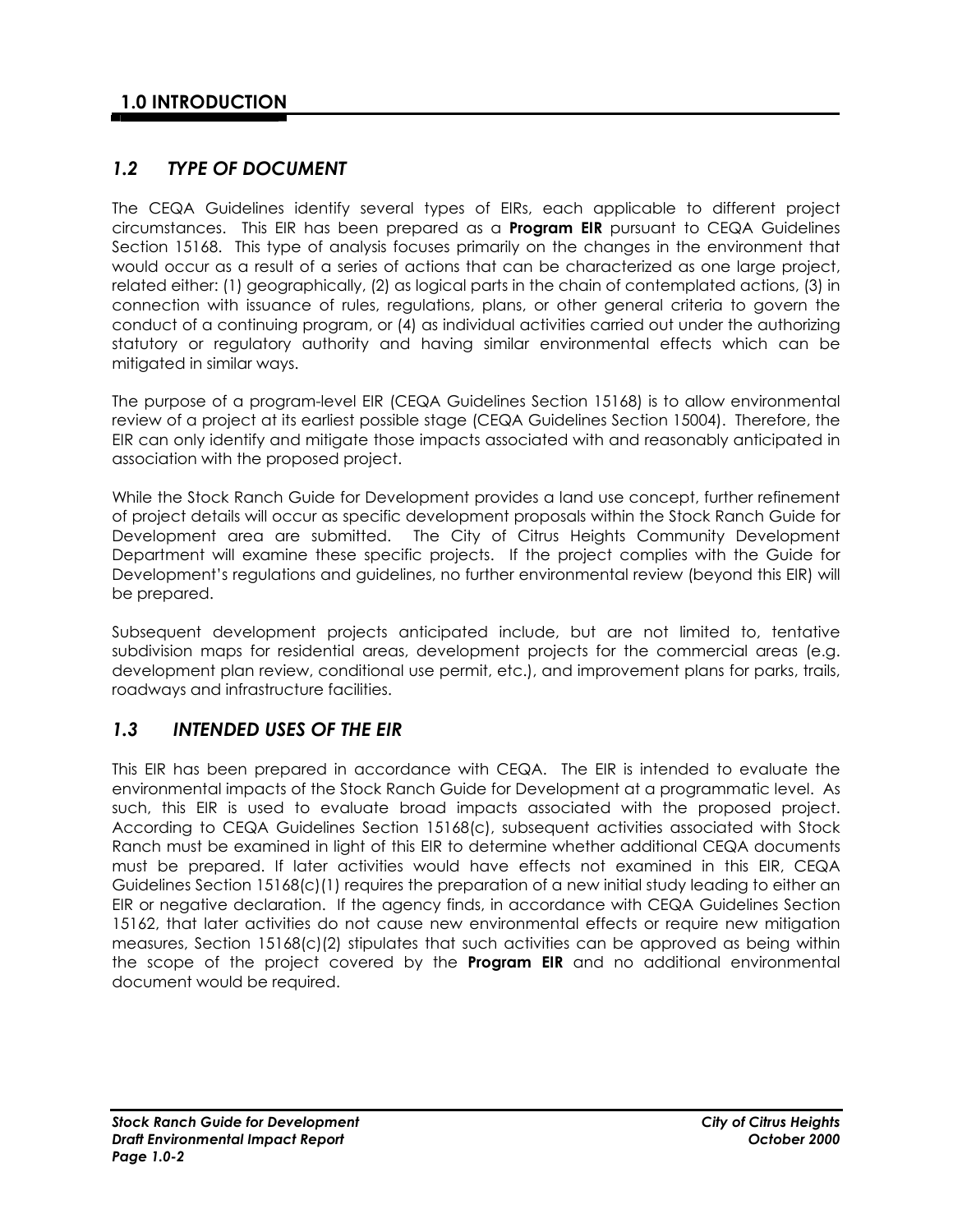Subsequent actions that would most likely be taken by the City regarding the Stock Ranch Guide for Development project that this EIR would be used for include:

- Approval of development agreement(s) for the Stock Ranch Guide for Development project.
- Approval of private projects and development plans for projects in the study area.
- Approval of public projects, including parks and infrastructure.
- Tentative and final subdivision maps.
- Regional Water Quality Control Board, National Pollutant Discharge Elimination System (NPDES) permits and Water Quality Certification or waiver, under Sections 401 and 402 of the Clean Water Act (CWA).
- California Department of Fish and Game streambed alteration agreements, (Sections 1601 and 1603 of the Fish and Game Code).
- U.S. Army Corps of Engineers (COE) approval of Section 404 permits.
- Other permits.

## *1.4 RELATIONSHIP TO THE CITY OF CITRUS HEIGHTS GENERAL PLAN*

The City of Citrus Heights incorporated on January 1, 1997, and adopted Sacramento County's General Plan as the City of Citrus Heights General Plan (i.e. the existing General Plan). Following incorporation, the City began development of a new General Plan. In July 2000, a Draft General Plan was released for public review.

A Draft Environmental Impact Report (Draft EIR) for the City's General Plan was also prepared and released for public review in July 2000. The purpose of the Draft EIR is to provide the public and interested public agencies with information about the potential environmental effects of the proposed General Plan.

The proposed project includes an amendment to the existing General Plan, which would be amended to reflect the proposed land uses. In the event that the draft General Plan is adopted prior to approval of the proposed project, the land use plan and development policies of the Stock Ranch Guide for Development will be consistent with and incorporated into the new General Plan, and the proposed amendment would not be necessary.

Current zoning at the Project site, introduced through a General Plan Amendment and change of zone in 1992, includes designations for residential, commercial, office/industrial, and open space uses. The site's proposed land uses (General Commercial, Low Density Residential, Medium Density Residential, Residential Cluster and Sylvan Commerce DistrictZone, and Open Space) include specific commercial, residential, and open space uses. The proposed project would require a change of zone to SPA (Special Planning Area) to implement the land uses proposed in the Guide for Development.

## *1.5 USE OF DRAFT GENERAL PLAN*

Upon its incorporation in 1997, the City of Citrus Heights adopted the County of Sacramento's General Plan, which became the City of Citrus Heights General Plan; the County of Sacramento's Zoning Code was also adopted and became the City of Citrus Heights Zoning Code. Approximately 18 months after incorporation, the City began preparation of a new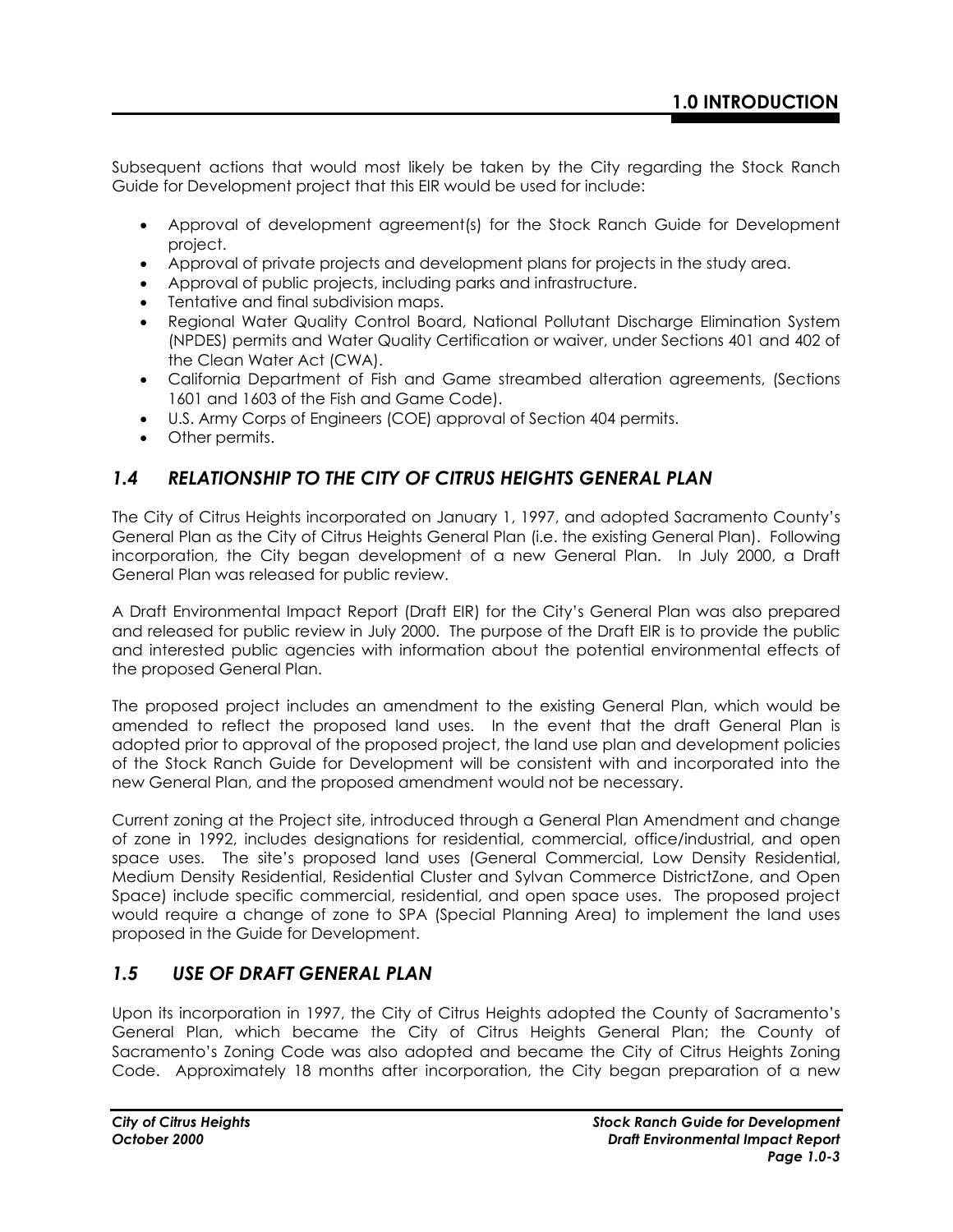# **1.0 INTRODUCTION**

General Plan (a process which is required by state law to be completed within 30 months of incorporation). Because the General Plan was not ready for adoption in time to meet the statemandated 30-month timeline, a request was made to the State Office of Planning and Research (OPR) for a time extension.

The City of Citrus Heights received approval for a request for a second and final six-month extension of time (expiring on December 31, 2000) to complete the General Plan (Nissen, pers. comm., 2000)(**Appendix A**). The extension applies to all elements of the General Plan except the Housing Element. Pursuant to Government Code Section 65361, during the period of this extension, the City is not required to maintain a complete general plan.

The extension includes several conditions of approval that allow the City to continue to process and consider projects which were initiated or filed prior to the effective date of the first extension (July 12, 1999), provided that the City shall not approve such projects unless it makes written findings, based on substantial evidence in the record, that:

- There is reasonable probability that the project will be consistent with the future adopted General Plan, and
- There is little or no probability that the project will be detrimental to or interfere with the future adopted General Plan

The Governor's Office of Planning and Research recognizes that the Draft General Plan will undergo revisions during the deliberations preceding final adoption. Accordingly, the City Council may make orderly revisions to the Draft General Plan and refer to the Draft General Plan back to the Planning Commission for further consideration, as it deems necessary (Nissen, pers. comm., 2000).

Because the City's new General Plan is expected to be adopted in November 2000 (prior to the consideration of the proposed Stock Ranch project by the City Council), this Draft EIR uses the Draft General Plan as the basis for determining standards of significance and, where appropriate, consistency with City goals and policies. The General Plan EIR was also used to consider cumulative impacts.

## *1.6 INCORPORATION OF STOCK RANCH GUIDE FOR DEVELOPMENT*

The *Stock Ranch Guide for Development* (EIP, 2000) is a comprehensive guide that describes what the Stock Ranch should look like, what uses are appropriate for this land, what measures should be taken to preserve and mitigate the loss of sensitive habitat, and how to make future development compatible with surrounding neighborhoods. The elements of the Guide include a Vision Statement, Development Plans (land use, open space, circulation, drainage, infrastructure, and landscape), Development Standards, Design Guidelines, and an Implementation Strategy. Aspects of the Guide that respond to impacts are incorporated as appropriate throughout this EIR, typically as they apply to impacts identified in Section 4.0. For the most part, the Guide serves to mitigate impacts to less than significant levels through site design, setbacks and a variety of other requirements which respond to the site's features and surrounding neighborhoods.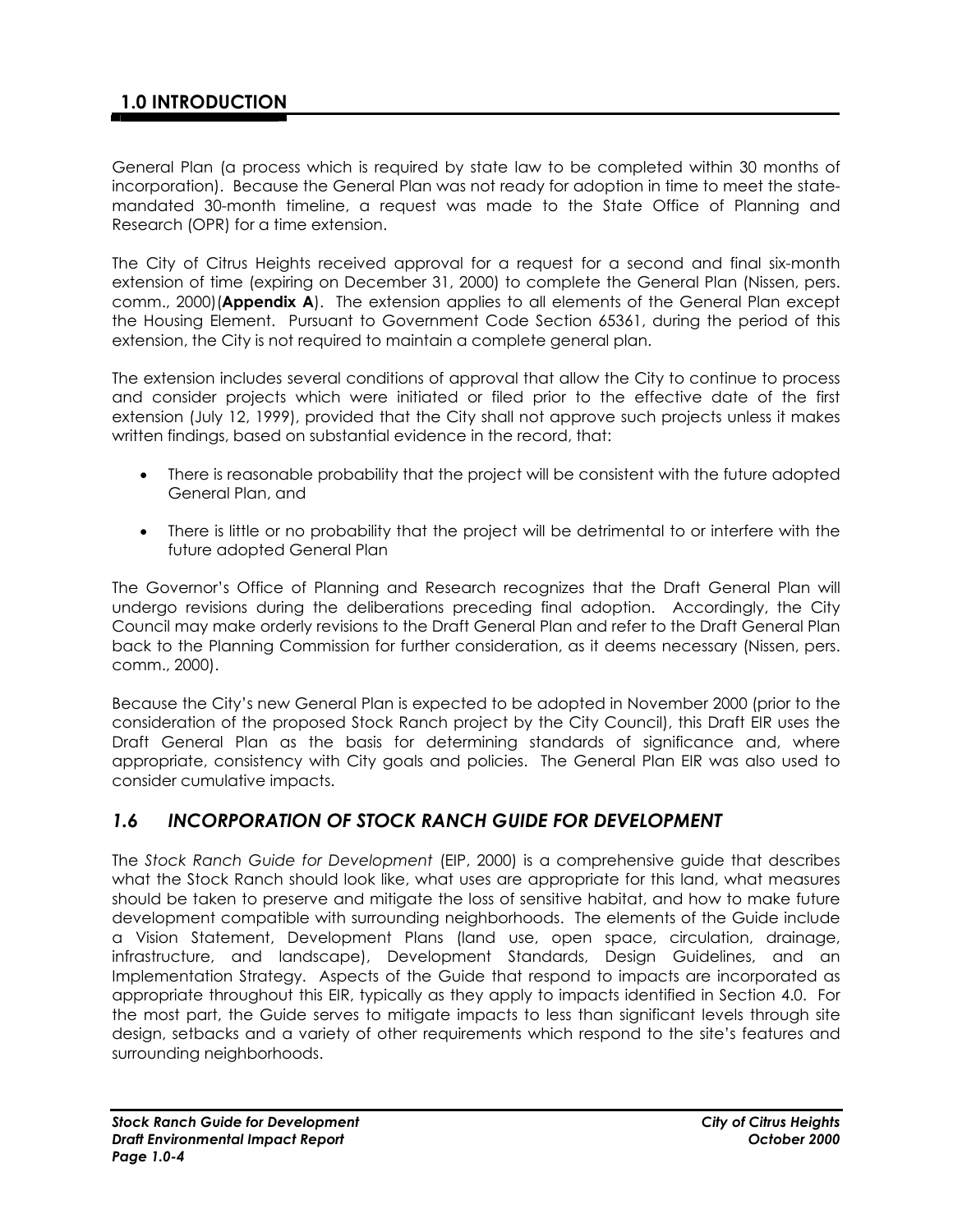The Guide to Development will also be incorporated by reference in the Special Planning Area (SPA) ordinance presented to the City for adoption; its standards will be used to provide land use standards and regulations, and to establish the "zoning districts" which will be used in implementing the SPA.

## *1.7 ORGANIZATION AND SCOPE*

Sections 15122 through 15132 of the CEQA Guidelines identify the content requirements for Draft and Final EIRs. An EIR must include:

- A description of the environmental setting,
- An environmental impact analysis,
- Mitigation measures,
- Alternatives,
- Growth-inducing impacts,
- Significant non-avoidable impacts, and
- Cumulative impacts

The environmental issues addressed in the Draft EIR were established through review of environmental documentation developed for the project and responses to the Notice of Preparation. Based upon these comments, agency consultation and review of the project application, the City determined the scope for this EIR.

This Draft EIR is organized in the following manner:

### **Section 1.0 - Introduction**

Section 1.0 provides an introduction and overview describing the intended use of the EIR and the review and certification process.

#### **Section 2.0 - Executive Summary**

This section summarizes the characteristics of the proposed project and provides a concise summary matrix of the project's environmental impacts and associated mitigation measures.

### **Section 3.0 - Project Description**

This section provides a detailed description of the proposed project, including intended objectives, background information, and physical and technical characteristics.

### **Section 4.0 Environmental Setting, Impacts and Mitigation Measures**

Section 4.0 contains an analysis of environmental topic areas as identified below. Each subsection contains a description of the existing setting of the project area, identifies project-related impacts, and recommends mitigation measures.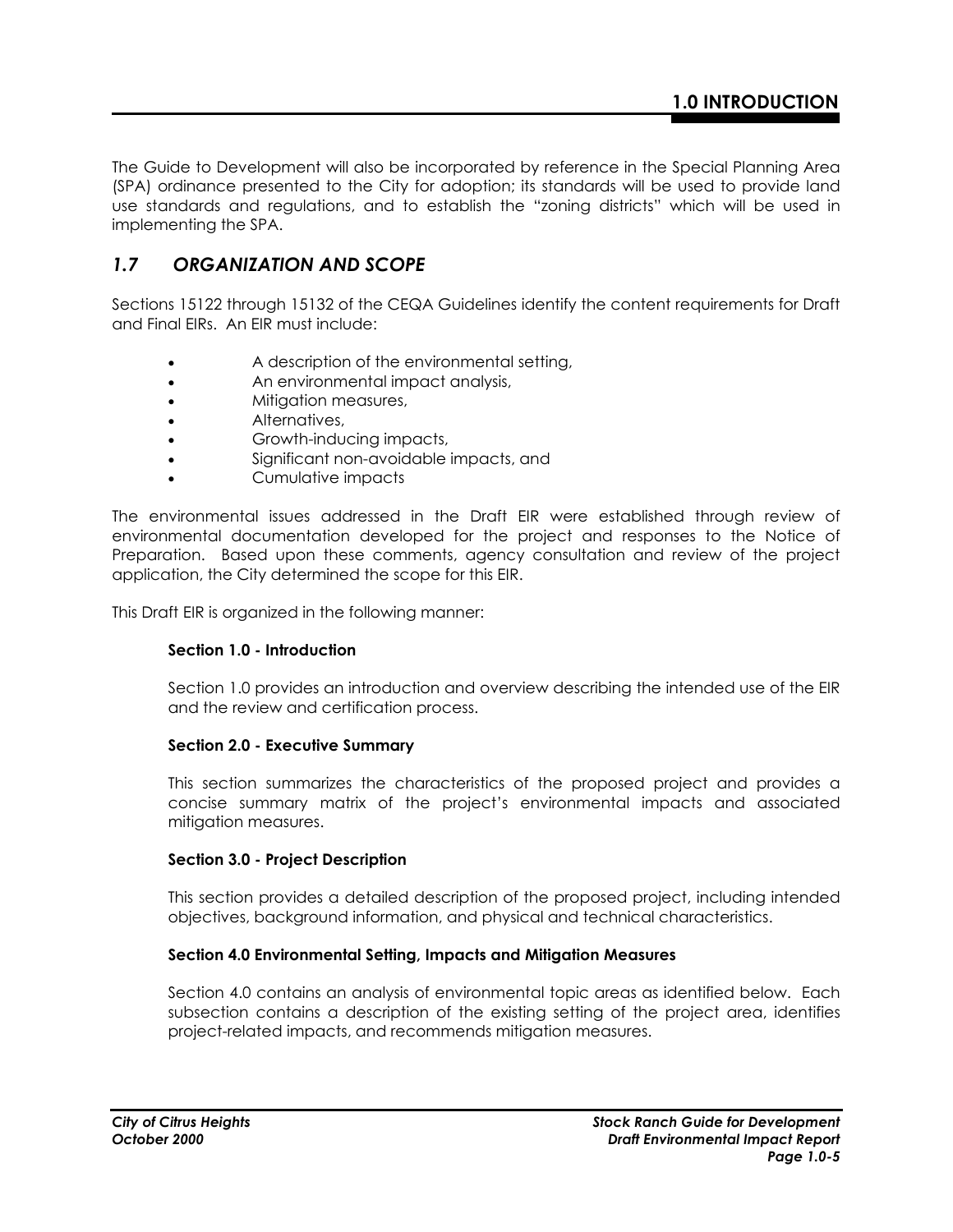Sections 4.1 through 4.12 in this EIR provide an integrated presentation of the setting, environmental impacts, and mitigation measures. Potential effects of implementing the proposed project, including cumulative effects, are identified; along with mitigation measures recommended to lessen or reduce identified impacts. In cases where no mitigation is available, this fact is noted. This EIR provides an analysis of environmental effects specifically associated with the proposed project, as well as an evaluation of project impacts in light of the environmental analysis provided in the City General Plan EIR. Consistent with CEQA Guidelines Section 15183, this EIR addresses environmental effects that are peculiar to the project and utilizes mitigation measures that are based on adopted City development policies and standards to mitigate anticipated impacts.

The following major environmental topics are addressed in this section:

- *4.1 Land Use:* Addresses the land use impacts associated with implementation of the project including project compatibility with surrounding land uses, consistency with City's land use goals and policies, analysis of land use patterns, potential land use conflicts, and impacts to adjacent uses.
- *4.2 Population, Employment and Housing:* Examines the impacts of the project on local population characteristics, and examines impacts on housing stock and City employment and the jobs/housing balance.
- *4.3 Noise:* Examines noise impacts during construction and at project buildout, including potential noise generation from mobile and stationary sources. This section also addresses the impact of noise on neighboring residential uses.
- *4.4 Transportation and Circulation:* Addresses the impacts on the local and regional road system. In addition, the section assesses impacts on transit, bicycle, and pedestrian facilities.
- *4.5 Human Health/Risk of Upset:* Assesses the likelihood for the presence of hazardous materials or conditions on the project site and in the project area and their potential impact on human health.
- *4.6 Air Quality:* Discusses local and regional air quality impacts associated with construction activities (short-term) and increased traffic (long-term) resulting from project implementation.
- *4.7 Hydrology and Water Quality:* Examines the impacts of the project on local hydrological conditions, including drainage areas, groundwater, and changes in drainage flow rates.
- **4.8 Geology and Soils:** Addresses the potential impacts the project may have on soils, soil suitability for development, and seismic hazards for proposed development.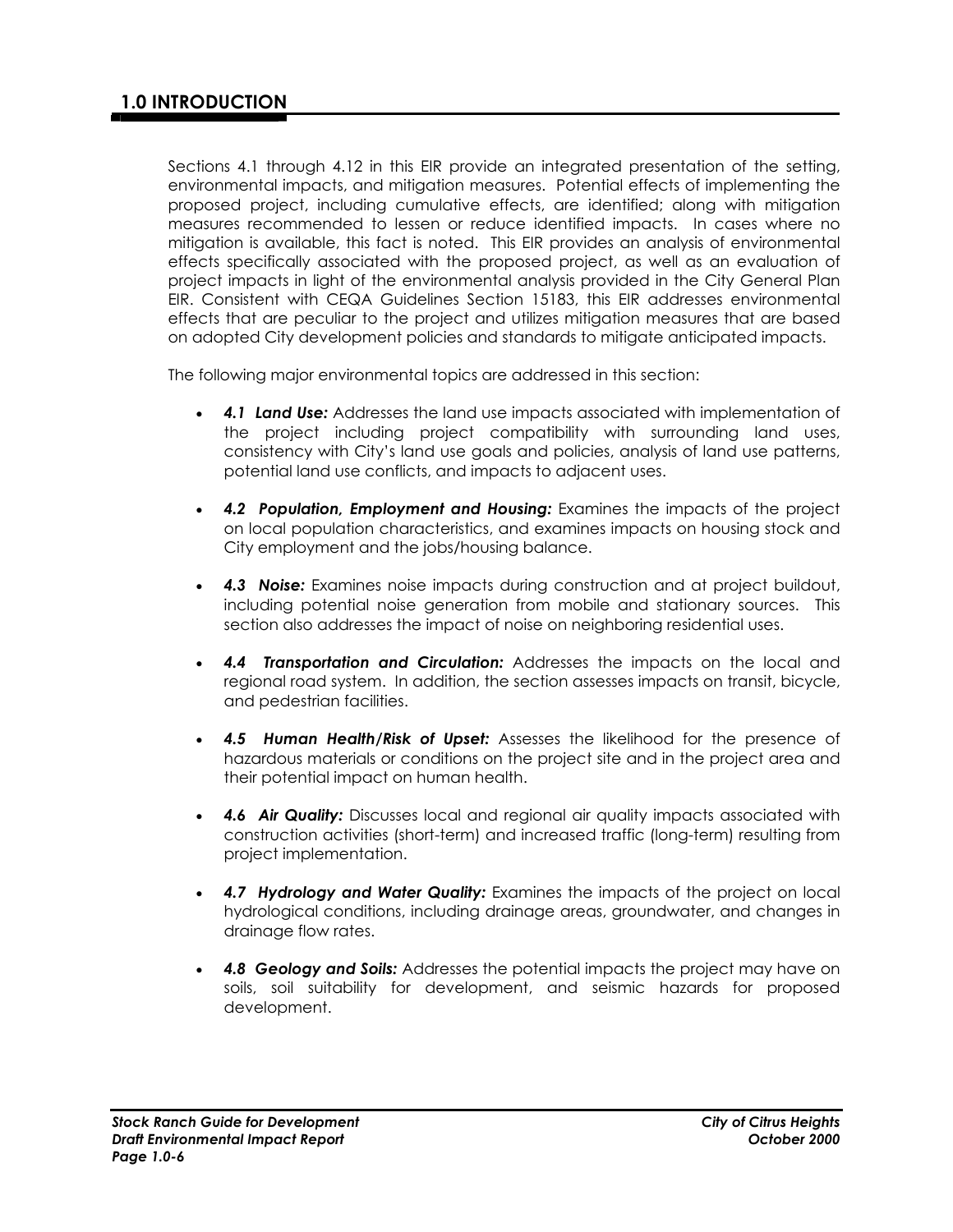- *4.9 Biological Resources:* Addresses the project's impacts on habitat, vegetation, and wildlife including listed, proposed and candidate threatened and endangered species.
- *4.10 Cultural Resources:* Addresses the potential for development activities to impact cultural resources on the project site, if these resources are present. Examines the potential that such resources exist.
- *4.11 Public Services and Utilities:* Discusses the impacts the project may have on the existing public services and utilities and assesses potential increases in demand.
- *4.12 Visual Resources/Light and Glare:* This section assesses the potential increase in nighttime illumination produced by the project as well as overall aesthetic impacts of the development and operation of the proposed project.

### **Section 5.0 – Effects Found Not to be Significant**

This section summarizes the environmental impacts that were determined to be less than significant during the preparation of this EIR. This section includes a discussion of each of these environmental areas, and a basis for the determination that they would not have a potentially significant impact.

### **Section 6.0 - Alternatives to the Project**

CEQA Guidelines Section 15126.6 requires that an EIR describe a range of reasonable alternatives to the project, which could feasibly attain the basic objectives of the project and avoid and/or lessen the environmental effects of the project. This alternatives analysis provides a comparative analysis between the project and the selected alternatives that include:

- **"No Project" Alternative:** The project site would be developed as currently proposed without a rezone or general plan amendment. The portion of the project site north of Arcade Creek would be developed with business professional (MP), shopping center (SC) and multi-family residential uses (RD-20). The portion of the project south of Arcade Creek would be developed with multifamily uses and business professional. This alternative is examined in Section 6.2.1
- **Reduced Retail Alternative:** This alternative proposes a reduction in the amount of retail acreage north of Arcade Creek. The square footage of retail development per acre would remain the same as under the proposed project, however, the uses would be located further north of Arcade Creek. Residential uses (RD-20) would "wrap around" the north side of Arcade Creek south of the commercial uses continuing the development pattern to the east. This alternative is examined in Section 6.2.2
- **Single-Family Residential Alternative:** This alternative proposes all single-family residential development (RD-5) north of Arcade Creek. No commercial uses are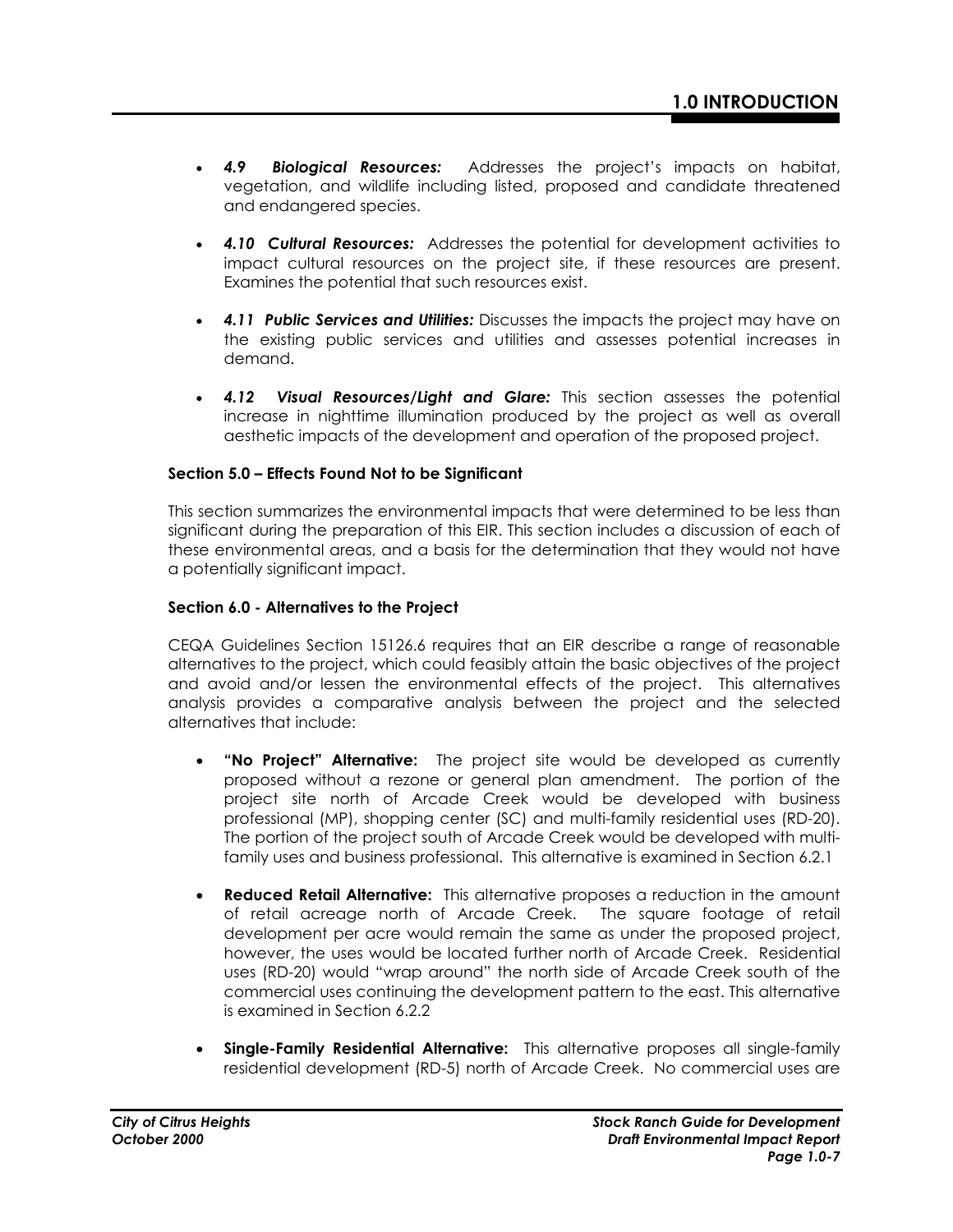proposed north of the creek. Uses south of Arcade Creek would be the same as those under the proposed project. This alternative is examined in Section 6.2.3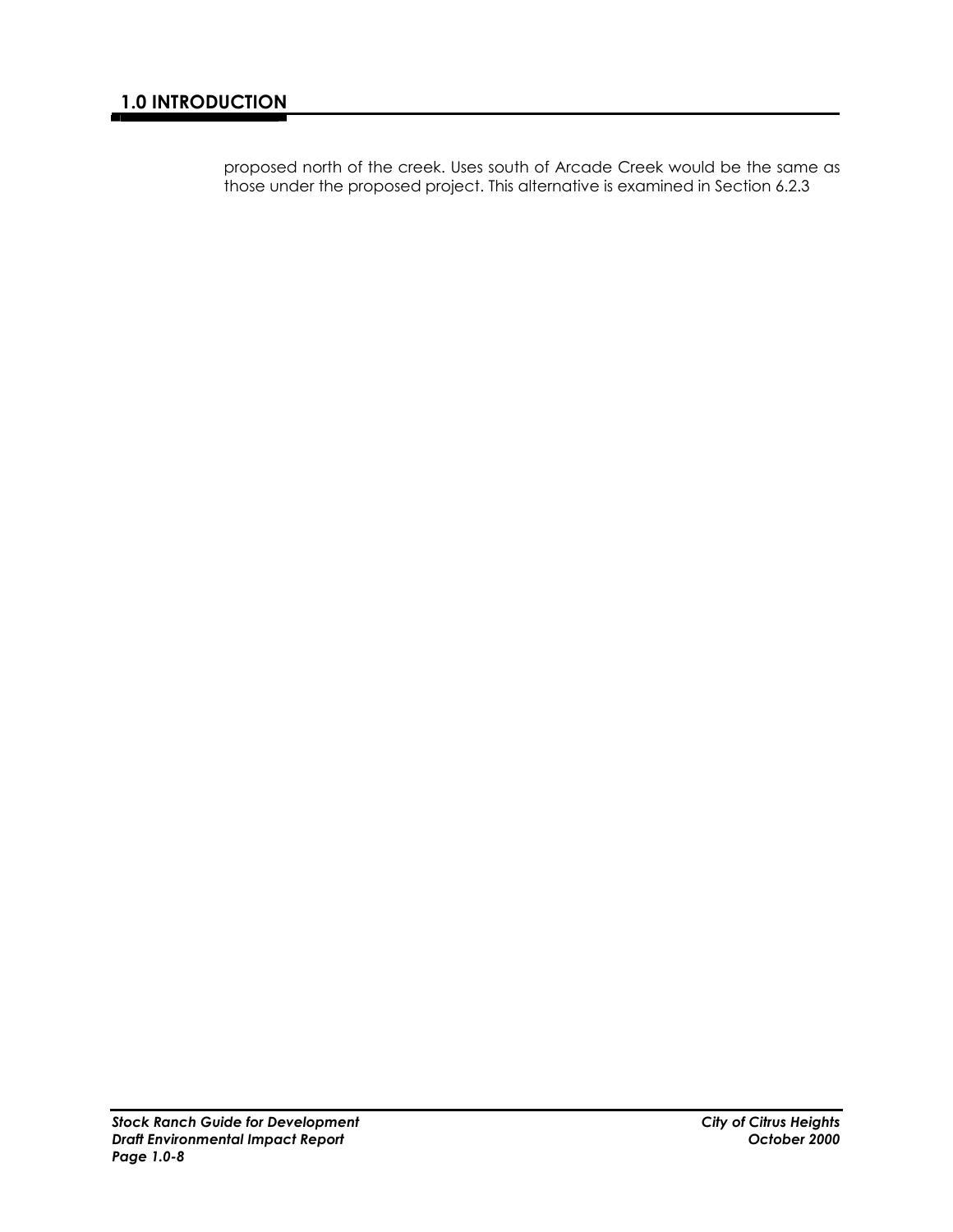• **Mixed Single-Family/Multi-Family Residential Alternative:** This alternative proposes a mixture of single-family and multi-family development units north of Arcade Creek. Multi-family units would be clustered adjacent to Arcade Creek similar to the existing development pattern occurring to the east. Single-family uses would be developed in the area to the north of the multi-family uses and south of Auburn Boulevard. This alternative is examined in Section 6.2.4

Alternative locations for this project are considered infeasible due to the absence of other similar sites in Citrus Heights (CEQA Guidelines, Section 15126.6(2)(B). Alternative site evaluations are most relevant for public and other projects where there is a considerable choice in location. For example, a power plant or roadway alignment may be located in different areas or on public land, and achieve the same objectives. The project applicant for the Stock Ranch project does not have this same flexibility.

## **Section 7.0 - Long-Term Implications of the Project**

This section contains discussions and analysis of various topical issues mandated by CEQA including cumulative impacts and significant environmental effects that cannot be avoided if the project is implemented and growth inducing impacts.

## **Section 8.0 - Report Prepares and References**

This section lists all authors and agencies that assisted in the preparation of the report by name, title, and company or agency affiliation.

## **Appendices**

This section includes all notices and other procedural documents pertinent to the EIR, as well as all technical material prepared to support the analysis.

## *1.8 ENVIRONMENTAL REVIEW PROCESS*

The review and certification process for the EIR will involve the following procedural steps:

## 5 **Notice of Preparation and Initial Study** *(Already Completed)*

In accordance with Section 15082 of the CEQA Guidelines, the City of Citrus Heights prepared a NOP of an EIR on March 20, 2000. The City of Citrus Heights was identified as the lead agency for the proposed project. This notice was circulated to the public, local, state, and federal agencies, and other interested parties to solicit comments on the proposed project. The March 20, 2000 NOP is presented in **Appendix A**. Concerns raised in response to the NOP were considered during preparation of the Draft EIR and are presented in **Appendix A**.

## 5 **Draft EIR** *(This document)*

This document constitutes the Draft EIR (DEIR). The DEIR contains a description of the project, description of the environmental setting, identification of project impacts, and mitigation measures for impacts found to be significant, as well as an analysis of project alternatives. Upon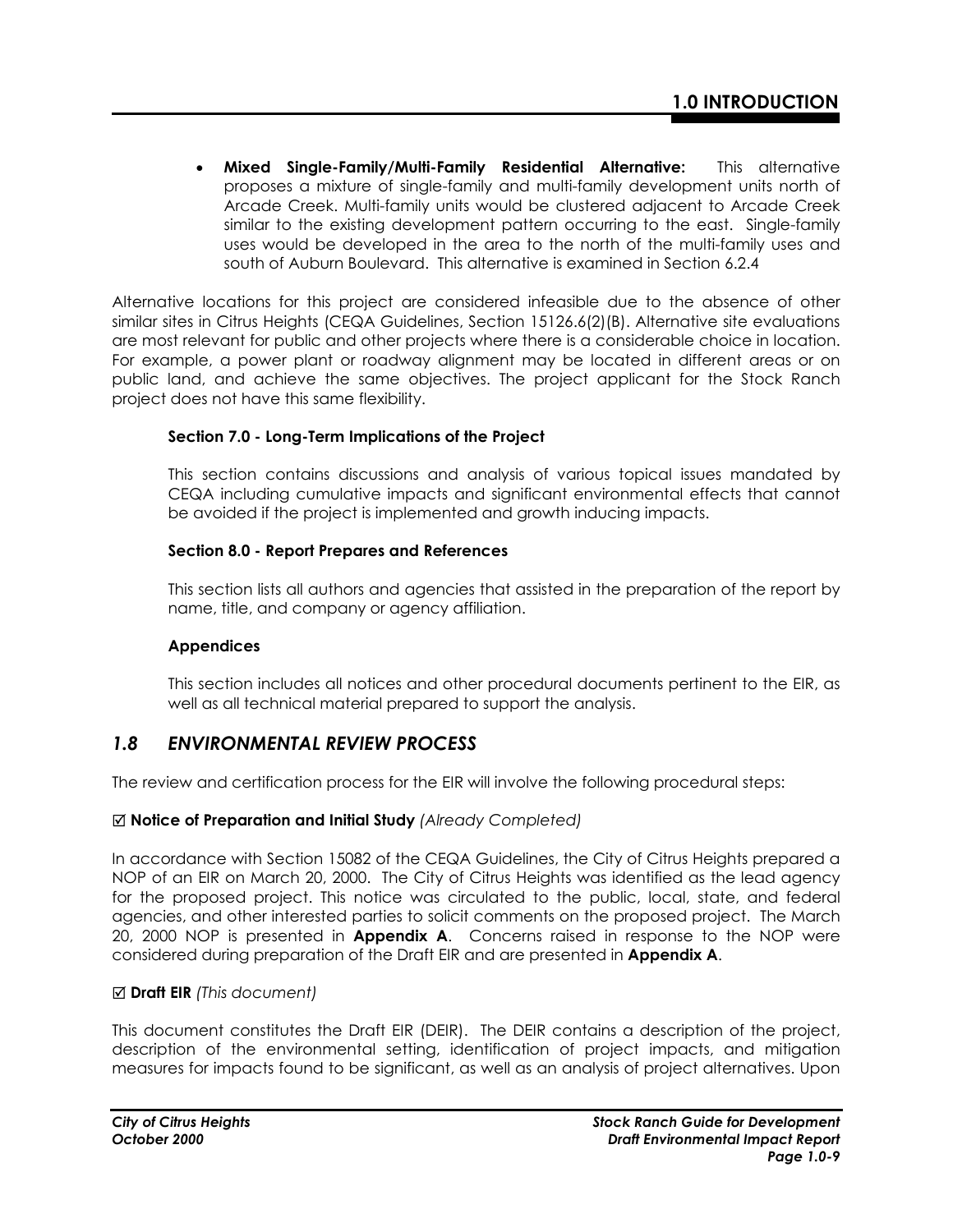completion of the DEIR, the City will file the Notice of Completion (NOC) with State Office of Planning and Research to begin the public review period (Public Resources Code, Section 21161).

 **Public Notice/Public Review** *(Public review has begun with the publishing of this document please contact the City of Citrus Heights for the beginning and end dates of the public and agency review period)*

Concurrent with the NOC, the City will provide public notice of the availability of the DEIR for public review, and invite comment from the general public, agencies, organizations, and other interested parties. The public review and comment period should be no less than 30 days or longer than 90 days. The review period in this case is expected to be 45 days. Public comment on the DEIR will be accepted both in written form and orally at public hearings. Although no public hearings to accept comments on the EIR are required by CEQA, the City expects to hold a public comment meeting during the 45-day review period prior to EIR certification. Notice of the time and location of the hearing will be published prior to the hearing. All comments or questions regarding the DEIR should be addressed to:

> Colleen McDuffee Citrus Heights Planning Department 6237 Fountain Square Drive Citrus Heights, California 95621

**E-mail**: cmcduffee@ci.citrus-heights.ca.us

### **Response to Comments/Final EIR** *(Future step)*

Following the public review period, a Final EIR will be prepared. The Final EIR will respond to written comments received during the public review period and to oral comments made at any public hearing.

#### **Certification of the EIR/Project Consideration** *(Future step)*

The City of Citrus Heights City Council will review and consider the Final EIR. If the City Council finds that the Final EIR is "adequate and complete," the Commission may certify the Final EIR. The rule of adequacy generally holds that the EIR can be certified if: 1) it shows a good faith effort at full disclosure of environmental information; and 2) provides sufficient analysis to allow decisions to be made regarding the project in contemplation of its environmental consequences.

Upon review and consideration of the Final EIR, the City Council may take action to approve, revise, or reject the project. A decision to approve the project would be

#### **What is "Mitigation"?**

"Mitigate" is defined by Webster's Dictionary as "1. to lessen in force or intensity . . . 2. to make less severe . . . 3. to make milder or more gentle . . . " As used in this report, "mitigation" is a change which is imposed on the project to make a potential impact less severe (for instance, a measure which reduces noise would "mitigate" a potential noise impact. Some mitigation measures are more effective than others; this document will identify when they are effective enough to reduce impacts to acceptable levels, or whether some unacceptable impacts would result even if proposed measures are implemented.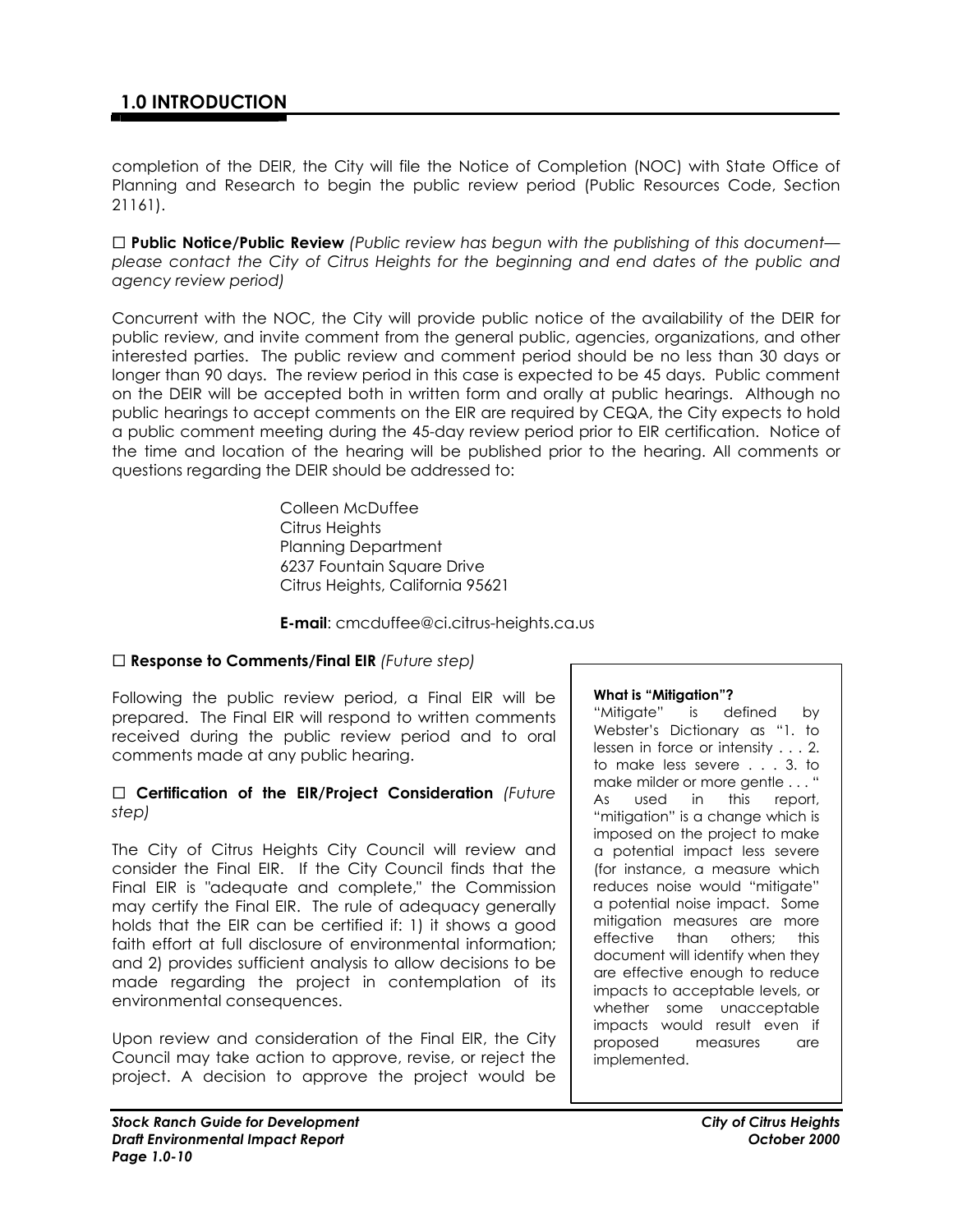accompanied by written findings in accordance with CEQA Guidelines Section 15091 and, if applicable, Section 15093. A Mitigation Monitoring Program, as described below, would also be adopted for mitigation measures that have been incorporated into or imposed upon the project to reduce or avoid significant effects on the environment. This Mitigation Monitoring Program will be designed to ensure that these measures are carried out during project implementation.

## **Mitigation Monitoring** *(Future step)*

CEQA Section 21081.6(a) requires lead agencies to adopt a reporting and mitigation monitoring program to describe measures that have been adopted or made a condition of project approval in order to mitigate or avoid significant effects on the environment. The specific "reporting or monitoring" program required by CEQA is not required to be included in the EIR, however it will be presented to the Planning Commission for adoption. Throughout the EIR, however, mitigation measures have been clearly identified and presented in language that will facilitate establishment of a monitoring and reporting program. Any mitigation measures adopted by the City as conditions for approval of the project will be included in a Mitigation Monitoring and Reporting Program to verify compliance.

## *1.9 TERMS USED IN THIS REPORT'S ANALYSIS OF ENVIRONMENTAL IMPACTS*

This Draft EIR uses the following terminology to describe environmental effects of the proposed project:

- **Standards of Significance:** A set of criteria used by the lead agency to determine at what level or "threshold" an impact would be considered significant. Significance criteria used in this EIR include the CEQA Guidelines; factual or scientific information; regulatory performance standards of local, state, and federal agencies; and City goals, objectives, and policies.
- *Less Than Significant Impact:* A less than significant impact would cause no substantial change in the environmental (no mitigation required).
- *Significant Impact:* A significant impact would cause (or would potentially cause) a substantial adverse change in the physical conditions of the environment. Significant impacts are identified by the evaluation of project effects using specified standards of significance. Mitigation measures and/or project alternatives are identified to reduce project effects to the environment.
- *Significant Unavoidable Impact:* A significant and unavoidable impact would result in a substantial change in the environment that cannot be avoided or mitigated to a less than significant level if the project is implemented.
- *Cumulative Significant Impact:* A cumulative significant impact would result in a new substantial change in the environment from effects of the project when evaluated in the context of reasonably foreseeable development in the surrounding area.